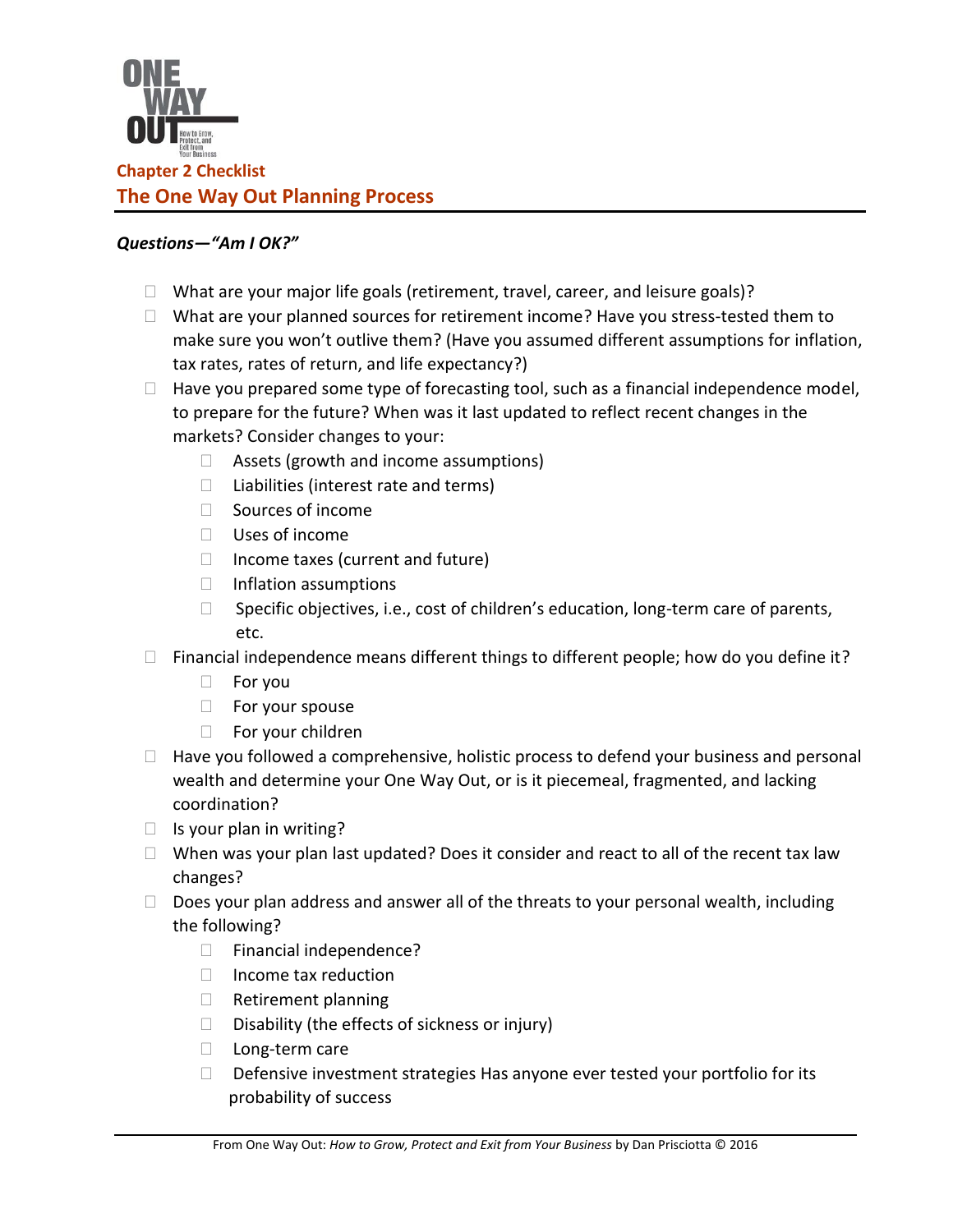

- $\Box$  Extended life expectancy and the need for your investments to last longer
- $\Box$  Inflation and loss of purchasing power
- $\Box$  Property and casualty exposure
- $\Box$  Financial support needs of family members who depend on you
- $\Box$  What are your greatest fears concerning achievement and maintenance of your financial independence?
- $\Box$  Where do you plan to be financially in five years?
- $\Box$  What are your three major financial priorities? Why?
- $\Box$  When do you plan to accomplish these priorities? How?
- $\Box$  What's keeping you up at night? Any financial concerns or opportunities (anything goes here)?
- $\Box$  How have your overall financial needs changed as a result of recent economic turmoil?
- $\Box$  Time horizon: When do you want to exit from your business and become more liquid?
- $\Box$  How have your current or future income needs changed?
- $\Box$  Has your tolerance for risk changed?
- $\Box$  What is going on with you and your family List recent and expected significant events or changes in situation for you, your spouse, children, parents, grandchildren, and others?
- $\Box$  Have any significant financial events occurred or are they likely to occur soon? A significant inheritance? A sale of your home, business, or other major asset?
- $\Box$  What techniques are you using to help reduce your income tax exposure?
- $\Box$  How have you planned to pay for the cost of long-term care for yourself, your spouse, or other family members?

## *Document Audit*

## *Documents Needed for Business Owner Planning*

- 1. Financial Information
	- $\Box$  Corporate financial statements (3 years plus interim) balance sheet, income statement and statements of cash flows
	- $\Box$  Capital expenditure projection schedule, if applicable
	- $\Box$  Recent (within 1 year) business valuations, if any
- 2. Three Most Recently Filed Income Tax Returns with K-1s
	- $\Box$  Corporate income tax return (1120 or 1120s)
	- $\Box$  Partnership income tax return (1065)
	- $\Box$  Personal income tax return if a disregarded entity (1040)
- 3. Executive Compensation Information